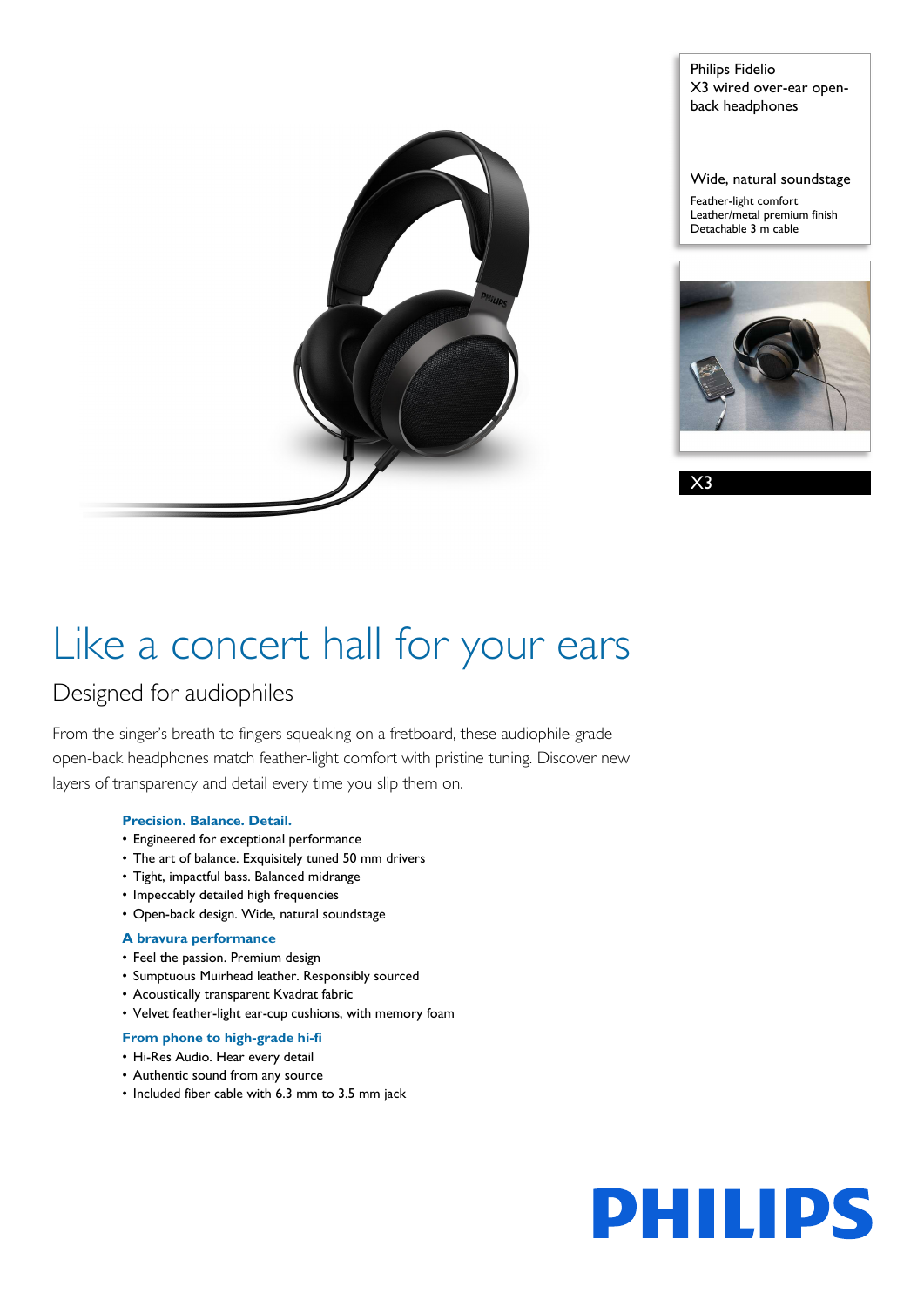## **Highlights**

#### **Exceptional performance**



The Philips Fidelio X3 headphones boast double-layered ear shells that reduce resonance and vibration. The neodymium drivers are engineered to tilt at 15 degrees, fitting the natural geometry of your ear for optimal accuracy at high frequencies. The result: flawless performance, with exquisite detail.

#### **Feel the passion**



These over-ear headphones aren't just built to sound spectacular: they feel incredible too. The light, soft inner headband adjusts to fit perfectly. The outer headband adds a reassuring weight, while the snug fit of the feather-light memory foam ear-cup cushions creates a perfect seal. Ideal for long listening sessions.

#### **Open-back design**



The open-back ear-cup design is covered with acoustically transparent Kvadrat speaker fabric. Air is able to flow freely through the fabric-eliminating air pressure build-up behind the diaphragm and creating immersive, spacious sound.

#### **The art of balance.**



The 50 mm acoustic drivers boast diaphragms composed of multiple polymer layers, and filled with damping gel. The flexibility and smoothness of each diaphragm delivers perfectly balanced sound. The bass is impactful without being overpowering. Midrange frequencies are full and smooth. High frequencies are exquisitely detailed.

#### **Hi-Res Audio.**



Twinkling pianos. Blistering rock. Whatever you love, these Hi-Res Audio headphones let you feel the full impact of every note. When wired to a high-resolution source, you'll get the full benefit of lossless audio that's recorded at a higher sample rate than CDs—for a brilliantly lifelike performance.

#### **Transparent Kvadrat fabric**



The clean, elegant design of these premium over-ear headphones beautifully updates their predecessor-the legendary Fidelio X2. The dark satin finish of the metal frame seems to float over the durable, black Kvadrat fabric that covers the ear cups.

#### **Responsibly sourced**



The black Muirhead Scottish leather that covers the outer and inner headband is sustainably and ethically sourced. Beautifully soft and textured, this high-performance leather lends a sophisticated touch to the headphones.

#### **Authentic sound**

Immerse in your favorite albums—however you like to listen. The included cable boasts a 6.3–3.5 mm jack adapter, so you can listen on your smart device as well as your home setup.